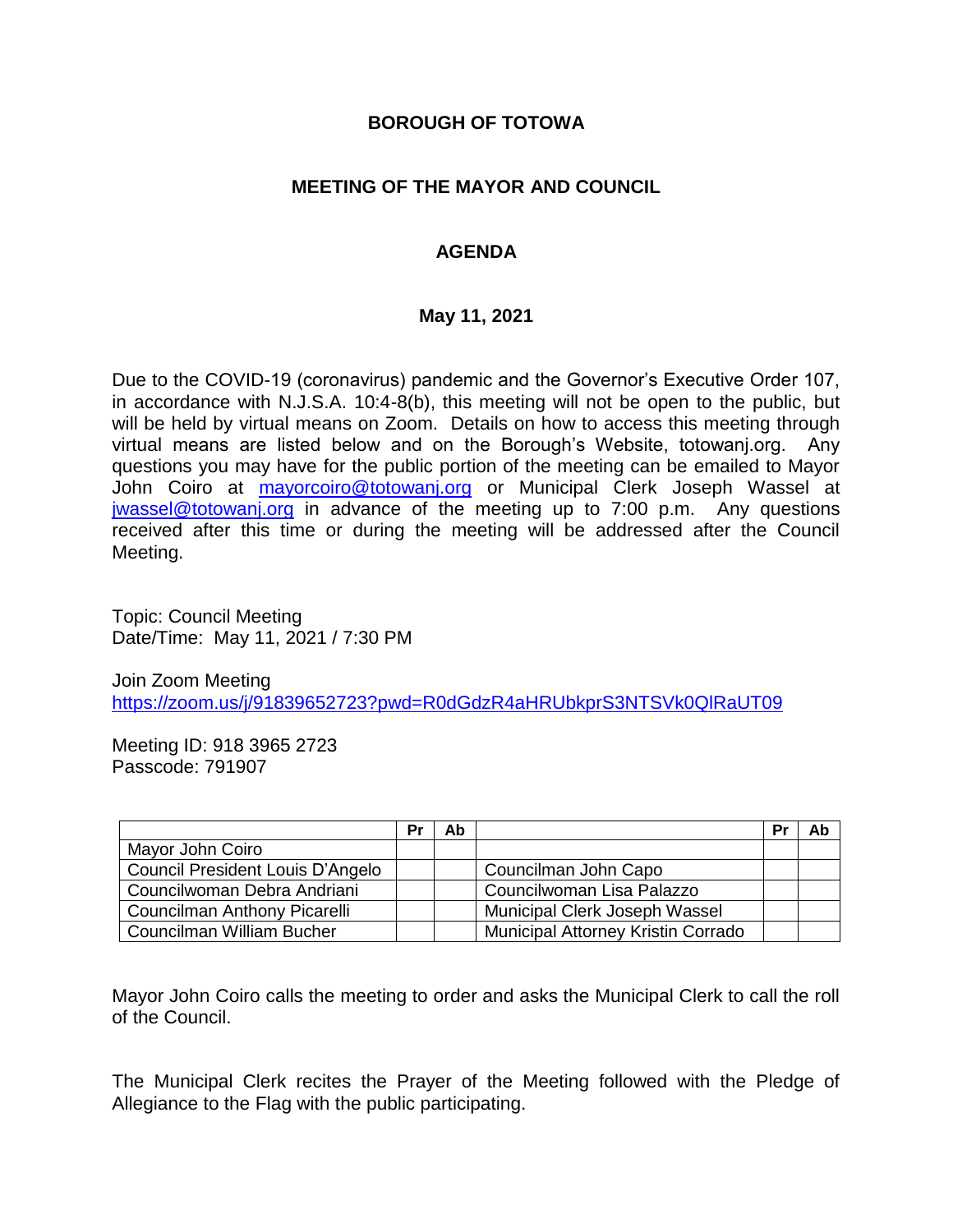The Statement of the Meeting (Open Public Meetings Act) is read by the Municipal Clerk.

Report from Members of the Council, Municipal Clerk and Municipal Attorney.

Mayor Coiro will announce if any citizens emailed any questions pertaining to the public portion of the meeting.

## **CITIZENS HEARD:**

Any questions you may have for the public portion of the meeting can be emailed to Mayor John Coiro at [mayorcoiro@totowanj.org](mailto:mayorcoiro@totowanj.org) or Municipal Clerk Joseph Wassel at [jwassel@totowanj.org](mailto:jwassel@totowanj.org) in advance of the meeting up to 7:00 p.m.

Minutes of the Mayor and Council for the meeting of April 27, 2021.

# **COMMITTEE ON FINANCE: PICARELLI, D'ANGELO, CAPO.**

Resolution No. 2021-11 for the payment of bills.

Resolution Authorizing Reimbursement For 2020 Street Lighting And Garbage Removal Costs To Falls Bridge Meadows Condominium Association Pursuant To The Municipal Services Act.